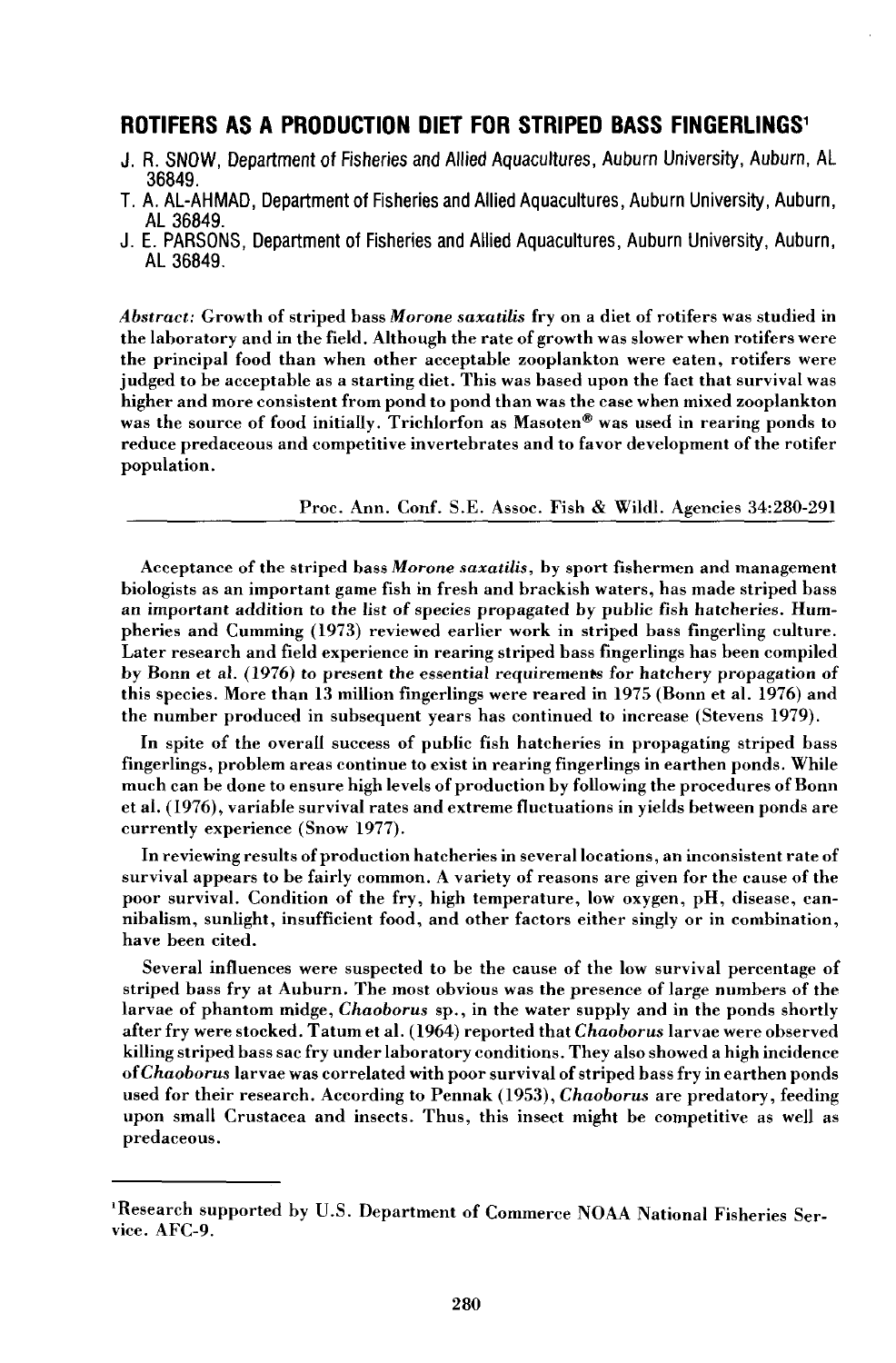Other insects such as backswimmers (Notonectidae), and water boatmen (Corixidae), are competitive for food with striped bass fry, consuming entomostracans, Protozoa, and microscopic Metazoa (Pennak 1953). In addition to competing with striped bass fry for food, insects such as backswimmers, water scorpions (Nephidae), giant water bugs (Belostomatidae), and drangonly nymphs (Odonata) may also prey upon fish fry under favorable conditions. These insects are not likely to be present in newly filled ponds although adults can migrate freely from nearby established populations resulting in an early buildup in numbers under favorable conditions. Since the effects of these and other harmful invertebrate forms are well known, fish culturists apply petroleum oil to control the surface breathers and an insecticide to eliminate gill breathers (Bonn et al. 1976).

Food habits of striped bass fry and small fingerlings have been studied by several workers (Sandoz and Johnston 1965, Harper et al. 1968, Meshaw 1969, Miller 1978, Eldridge et al. 1978). Feeding begins 5-8 days after hatching at a size of 5-6 mm TL. Preferred natural foods are early instars of copepods and Cladocera while the most successful artificial diet up to an age of 15 days (8 mm TL) is brine shrimp nauplii. Older fry and small fingerlings feed on adult copepods, cladocerans, and insect larvae. Meshaw (1969) reported that rotifers were not selected by older fry and small fingerlings in ponds where other forms were present (selectively index, -0.50 to 1.00). The quantity of rotifers in the plankton samples from ponds in his study was quite low, however.

Although striped bass fry prefer to feed upon the early instars of copepods and cladocerans (Sandoz and Johnston 1965, Miller 1978), some members ofthese groups may be competitive. Cyclopoids have mouthparts modified for seizing and biting (Pennak 1953) and a number of species are reported to be carnivorous. Food includes Cladocera, other copepods, dipterous larvae, rotifers, and oligochaetes (Hutchinson 1967). At Auburn, a species of  $Cycloips$  collected as food for striped bass fry in an aquarium, attacked and killed the fish they were supposed to feed. Up to 50 individuals were seen attached to a single fry. Hutchinson (1967) states that a few species of Cyclopoida have been known to attack young urodeles and fishes much larger than themselves. Cladocera are not likely to be carnivorous but a few genera are predaceous according to Pennak (1953).

Tamas and Horvath (1976) obtained a significantly higher survival of carp fry stocked into earthen ponds when a 1 ppm treatment of the organophosphate, Flibol E was applied immediately after flooding and 1 week before stocking fry. This treatment temporarily caused a drastic reduction in the number of copepods and cladocerans. The reduction lasted 12-15 days after application of the insecticide. Since the same problem exists in striped bass rearing as they described for rearing carp fry, work was initiated at Auburn to examine the feasihility of starting striped bass fry on a rotifer diet.

The pesticide trichlorfon (dimethyl  $\{2, 2, 2\text{-trichloro-1-hydroxyethyl}\}$  phosphorate), commercially available as Masoten®, was used. This compound also known as Dylox, Dipterex, or Neguvon has been recommended for a number of years to control anchor parasite, *Lernaea* in bait fishes (Rogers 1968), and for control oftadpole and fairy shrimp (Hornbeck et al. 1966). McCraren and Phillips (1977) studied the effects oftrichlorfon on plankton in ponds and found that phytoplankton and rotifers were unaffected by a 0.25 mg/l treatment. Their work confirmed the findings of Tamas and Horvath (1976) regarding the resistance of rotifers to trichlorfon and suggested that if striped bass fry could survive and grow on a rotifer diet, the potentially competitive and predaceous invertebrates could be suppressed improving chances of striped bass survival.

#### METHODS

Since the findings of Meshaw (1969) indicated that rotifers were not a preferred food of striped bass fry a laboratory study was done to determine survival and growth of striped bass fry at first feeding.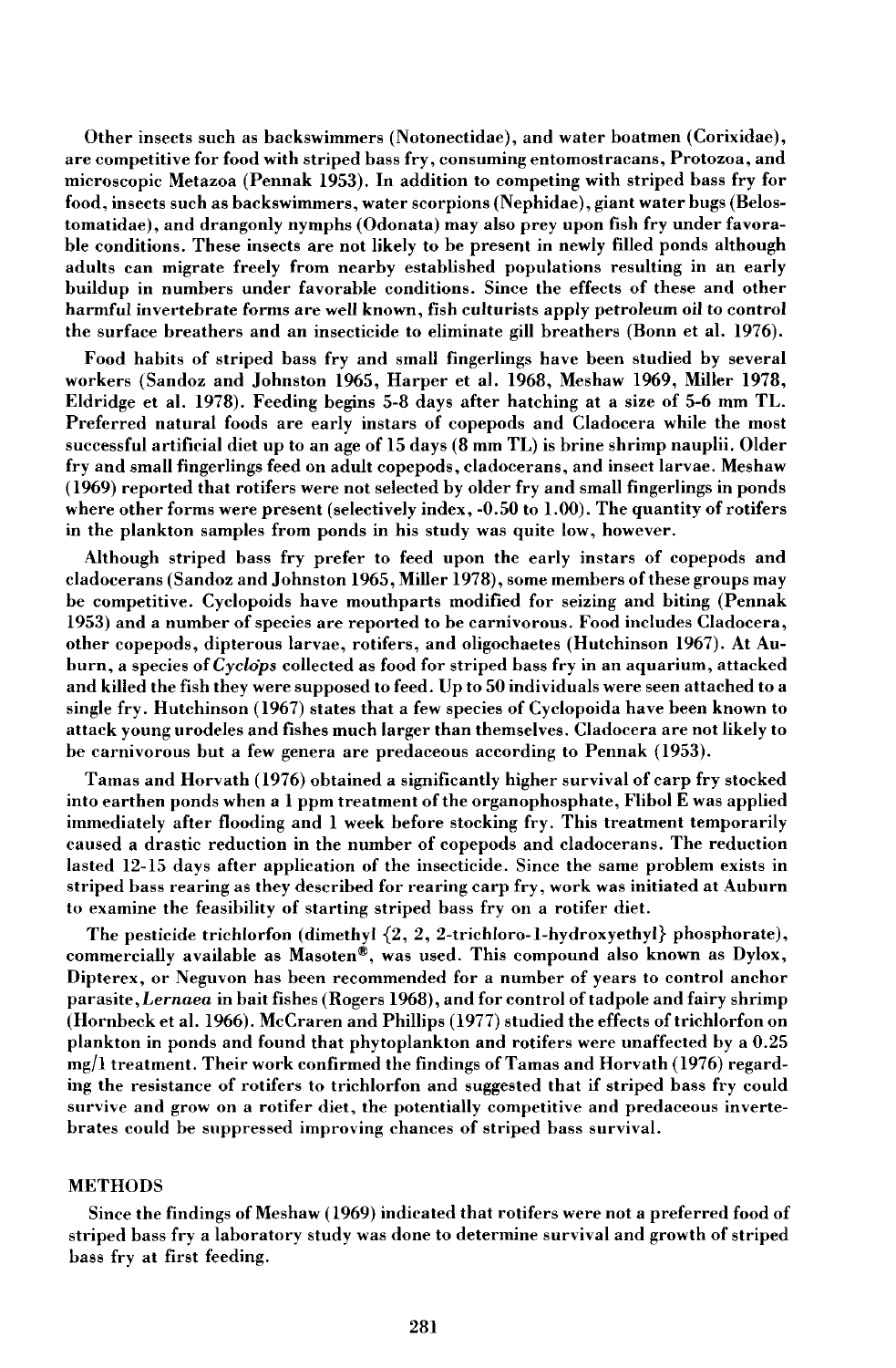The rotifer *Brachinonus calyciflorus* (Pallas) was isolated from plankton collected in a local pond and cultured in 3.8-1 glass jars or 20-1 plastic pails using *ChloreUa* as food. Temperature was regulated by placing the culture container in water baths maintained at 25-28°C. *ChloreUa* bearing water was combined with tap water in a ratio of 2: 1 by volume and seeded with rotifers at a rate of 10-15 organisms per m!. Moderate aeration with compressed air was provided and the production harvested for feeding after 3 days. Measurement 2 times of the increase in rotifer density during a 3-day period was 110 and 130 percent.

Fry were held in an aerated aquarium containing tap water with 5 ppt Instant Ocean<sup>®</sup> added until they were ready for first feeding (7 days of age). Test containers were 3.8-1 glass jars supplied with 3-1 tap water containing 5 ppt Instant Ocean® salt mix. Compressed air aeration was provided. Stocking rate of fry was 25 per 1. Jars were cleaned and dead fish counted and removed daily.

Three trials were conducted and consisted of 4 treatments arranged in a factorial randomized design, and replicated 3 times. Treatment diets consisted of rotifers and *ChloreUa,* rotifers only, *ChloreUa* only and no food. Food was provided to each jar 2-3 times daily at a rate of 5 rotifers per m!. *Chlorella* treatments were given every other day to establish a concentration ranging from  $10 \times 10^4$  to  $20 \times 10^4$  cells per ml.

At the start of each trial, 10 fry were measured for total length (TL) and body depth (BD) using a Filar micrometer mounted on a dissecting microscope. The Filar micrometer was calibrated with a stage micrometer and measurements converted to millimeters. Upon termination of a trial, 10 fry from each replicate were measured for TL and BD. Specimens to be measured were preserved in Bouin's solution until analysis. Two trials lasting 9 days were conducted. Additionally, 1 of 6 days duration using the fry from a 9-day trial was done. Procedure for the 6-day trial was the same as for the 9-day ones except that fry were stocked at a rate of 17 fry per liter instead of 25.

Pond experiments were conducted in 1977, 1978, and in 1979. The 12 experimental units consisted of a series of 0.04 ha earthen ponds averaging about 76 cm in depth. The bottom soil was sandy Cecil clay. Water supply was from a 8.2 ha reservoir supplied primarily with runoff water. The water was soft, having a total hardness of 12 mg/l and a pH of 6.8-7.4. The reservoir contained a mixed population of game fishes and produced noticeable amounts of zooplankton during the spring months even though it received no artificial enrichment.

Preparation of the experimental ponds, except for the pesticide treatment was similar each year except in 1979 when liming was done in the early spring to all ponds having a lime requirement (10 of 12 ponds). The production cycle was begun by drying the pond bottom 3 weeks or longer. A preflooding treatment with simazine at a rate of 11.2 kg/ha (commercial product) was given and the drains closed. Initial fertilization was done the same day to provide 9.1 kg of organic nitrogen (from ground meat scrap), 9.1 kg ofinorganic nitrogen, and 9.1 kg of  $P^{2}0^{5}$  per ha. Later applications of fertilizer at weekly intervals consisted of 4.5 kg per ha of organic N, 4.5 kg of inorganic N, and 9.1 kg of  $P^{20^5}$ . If Secchi disc reading was 45 cm or less, the weekly fertilizer application was omitted. The last dose of fertilizer was applied 2 weeks before draining. Several rates of trichlorfon as Masoten® were used. In 1977 a rate of 1.6 mg/l was applied to the filled pond 2 days before stocking the fry in one treatment and 1.6 mg/l added 2 days before and 5 days after stocking in a second treatment. In 1978 rates of 1.6 and 2.4 mg/l applied 9 days prior to stocking were tested. In 1979 a rate of 0.8 mg/l was addcd 10 days before stocking to all 12 ponds as the main objective ofthe trial was to produce as many fingerling fish from the ponds as possible. In all years, the amount of Masoten® required was mixed with a small amount of water and distributed uniformly over the water surface with a dipper.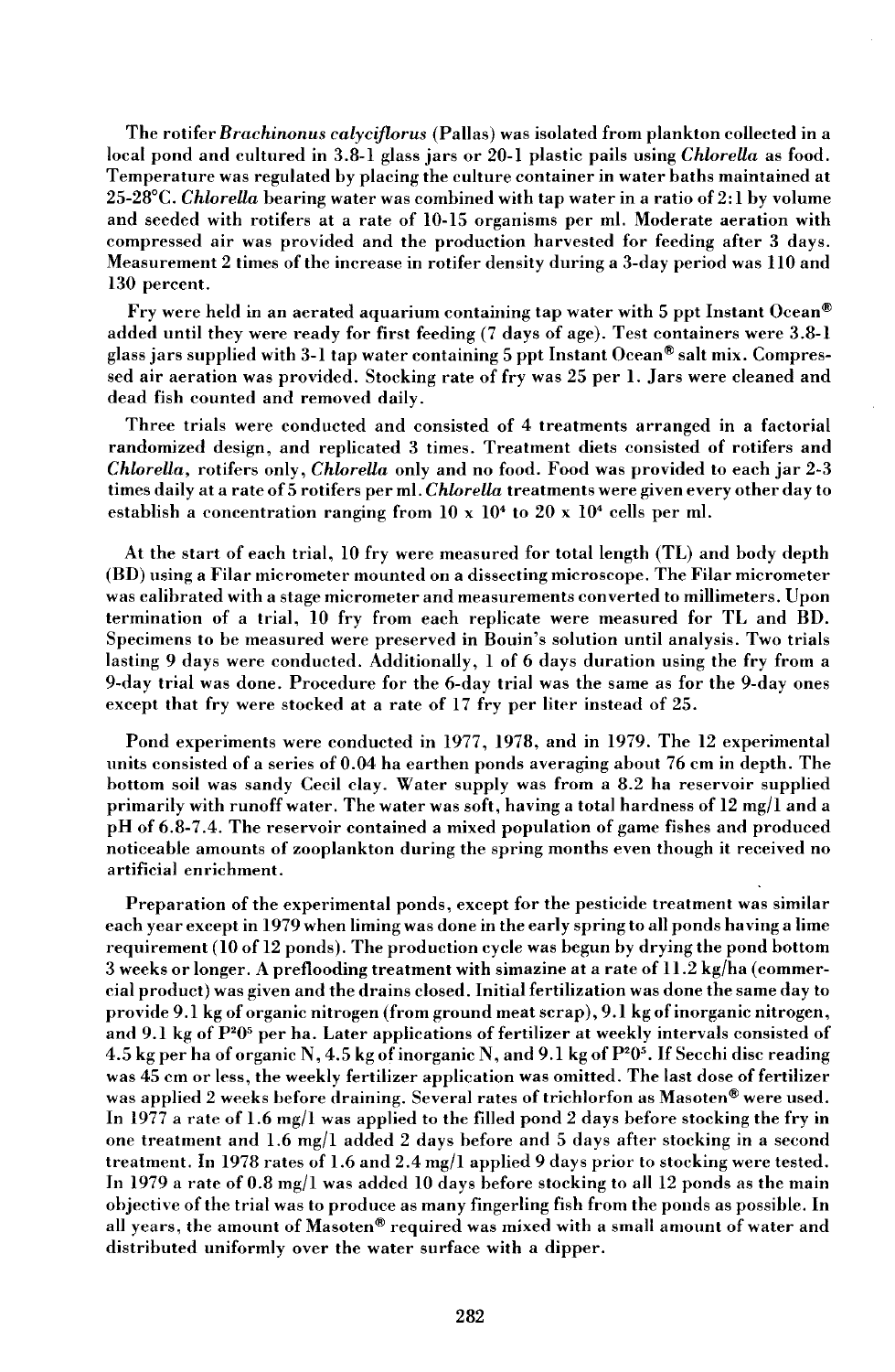Stocking was done with unfed 7-day-old fry at a rate of 200,000 fry per ha. Numbers were estimated by visual comparison (Snow et al. 1964). The production period was about 50 days. The fish crop was harvested by draining the pond and collecting the small fingerlings by seining and trapping as the water level was lowered. Number and weight of fish produced in each pond was determined using actual count or an estimate based upon the number-weight relationship of 3 samples applied to the total weight of fish recovered.

The effect of the pesticide on zooplankton was measured by counting organisms in samples taken at weekly or bi-weekly intervals after treatment. Locations in the deep end, midpoint, and shallow end of each pond were sampled taking 3.71 of pond water from the surface, mid-depth and bottom levels. This was poured through an 80 micron mesh plankton net to obtain a composite sample from each pond. The material collected was preserved in 5 percent formalin and used for organism counts. Two I-ml subsamples were later examined in a Sedgwick-Rafter counting cell and the principal groups identified and counted. Results per ml of subsample were then related to the original sample for an estimate of the standing crop of zooplankton in the pond.

In addition, fish samples were taken at weekly intervals for the first 5 weeks in 1977 for a study of food habits of fish from treated and untreated ponds. Stomachs of the preserved specimens were opened and examined microscopically. Contents were identified as to major groups and counted.

### RESULTS AND DISCUSSION

Survival on the rotifer diet was significantly higher  $(P < 0.01)$  than the unfed or *Chiorella* diet for the first lot of fry (Table 1). This was not the case for the second lot during the first 9 days (Table 2.) When fish from this lot were continued in the feeding experiment for an additional 6 day period (Table 3), survival was significantly better  $(P< 0.01)$  on the rotifer diet.

*Chiorella* had no significant effect upon the percent survival between jars fed algae and those without it ( $P > 0.05$ ). One lot of fry did show a significantly better ( $P < 0.01$ ) growth rate when algae was added. The improved growth rate did not continue through the second 6-day growth trial.

In all 3 trials, growth on a rotifer diet was significantly greater  $(P < 0.01)$  than when rotifers were not fed. Increase in total length offish fed rotifers averaged 0.15 mm per day. This compares favorably with a growth rate of 0.19 mm per day for 10 days reported by Carreon (1978) for a diet of *Artemia* nauplii. It is substantially less than 0.48 mm TL growth per day obtained by Bowman (1979) for a diet *ofArtemia* fed for a 15-day period.

Survival percentage of fry alone is not a valid measure of the effectiveness of a diet treatment when the feeding period is of limited duration. In this experiment, fry in the second lot (Moncks Corners fry), which were unfed, survived as well as those receiving 5 rotifers per ml 2-3 times daily for the first days of feeding. Percent survival of fish in the unfed treatment did vary significantly  $(P < 0.01)$  when the same fry were given the same treatments for 6 more days.

#### Survival and Growth on a Diet of Rotifers in Ponds

Yield in numbers per ha from control ponds (Table 4) in 1977 averaged 12,087 (6.1%) survival) and in 1978,75,163 (37.6% survival). Ponds treated with trichlorfon at a rate of 0.8 mg/l 10 days before stocking in 1979 averaged 85,060 fingerlings per ha with an average sunival of 42.6 percent. While the range in numbers produced per ha in 1979 was lower than desired, the lowest producing pond showed better survival than the average for 1977, and 8 of 12 ponds in 1979 showed better survival than the controls in 1978 (Table 4). This numerical yield was lower than the production reported by Parker 1979 (181,000 per ha), but his survival only averaged 29.6 percent from eight 0.02 ha ponds.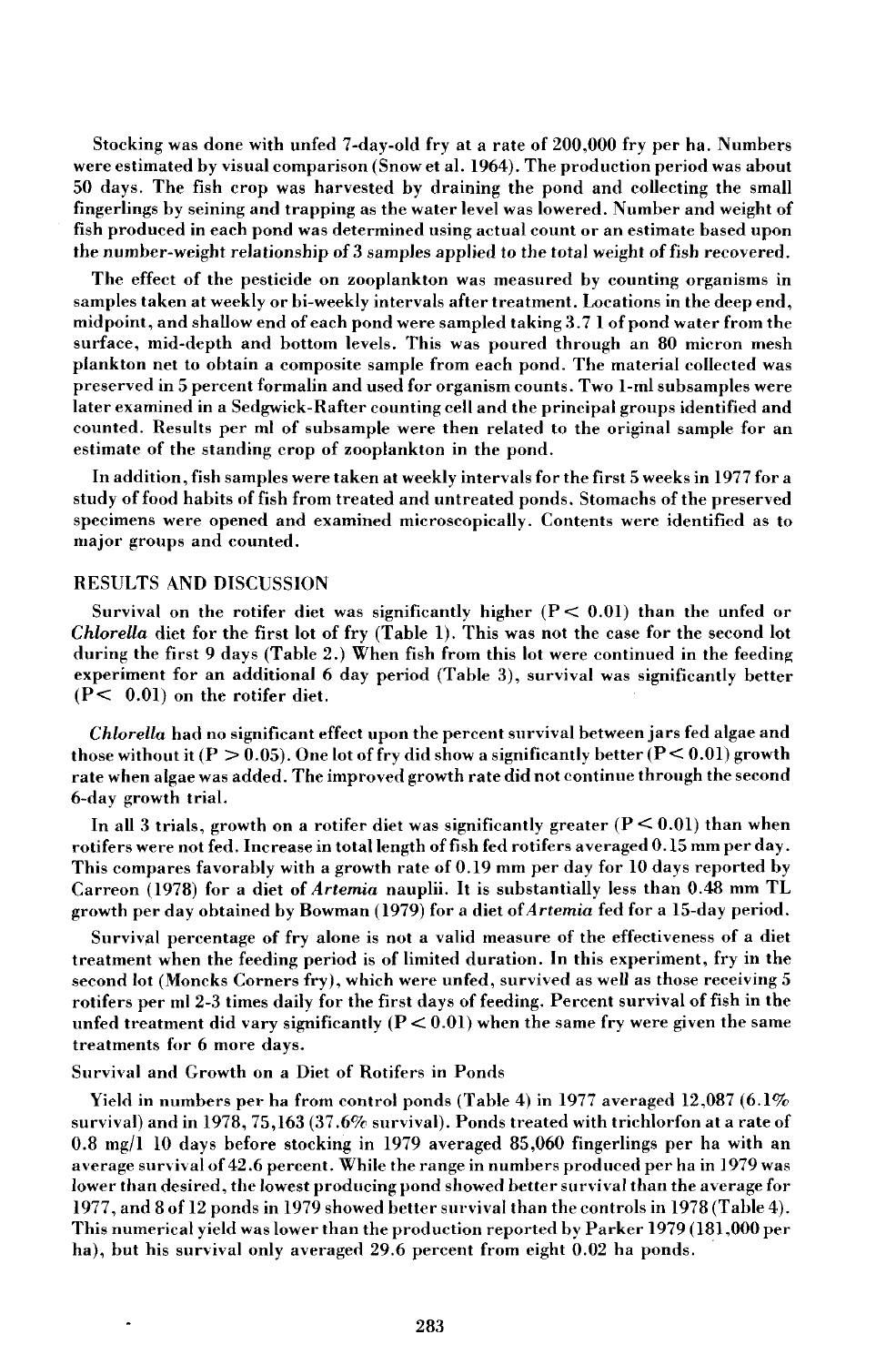|                                  |                    | $\mathcal{O}'_0$  | Growth (mm)       |                   |
|----------------------------------|--------------------|-------------------|-------------------|-------------------|
| Diet                             | <b>Replication</b> | Survival          | TL                | BD                |
| Rotifer + Chlorella <sup>1</sup> | ı                  | 81.3              | 6.45              | 0.95              |
|                                  | $\overline{2}$     | 82.7              | 6.86              | 1.08              |
|                                  | 3                  | 68.9              | 6.41              | 0.94              |
|                                  | Mean               | 77.8a             | 6.57a             | 0.99a             |
| Rotifer only                     | ı                  | 84.0              | 6.72              | 1.08              |
|                                  | $\overline{2}$     | 65.3              | 6.33              | 0.96              |
|                                  | 3                  | 84.0              | 6.22              | 0.93              |
|                                  | Mean               | 77.8 a            | 6.42a             | 0.99a             |
| Chlorella only                   | 1                  | 36.0              | 5.31              | 0.72              |
|                                  | $\boldsymbol{2}$   | 37.3              | 5.51              | 0.72              |
|                                  | 3                  | 30.7              | 5.37              | 0.72              |
|                                  | Mean               | 34.7 b            | 5.40 <sub>b</sub> | 0.72 <sub>b</sub> |
| No food                          | 1                  | 41.3              | 5.46              | 0.70              |
|                                  | $\overline{2}$     | 76.0              | 5.50              | 0.70              |
|                                  | 3                  | 64.0              | 5.53              | 0.71              |
|                                  | Mean               | 60.4 <sub>b</sub> | 5.50 <sub>b</sub> | 0.70 <sub>b</sub> |

Table 1. Survival and growth of lot 1 (Morristown) fry fed 3 diets for 9 days.

<sup>1</sup>No significant interaction (P  $\geq$  0.05) between the effects of rotifers and *Chlorella* on fry survival.

a,b Values followed by different letters are significantly different ( $P < 0.05$ ).

It was obvious that a rate of 2.4  $mg/1$  trichlorfon applied 9 days before stocking was too high a rate of treatment. A rate of 1.6 mg/l applied 2 days before stocking in 1978 showed low survival after giving good survival in 1977. Even though a bioassay showed that striped bass fry should tolerate this level (Hawke 1979), the low production obtained in both 1977 and 1978 was likely due to direct or indirect toxic effects of the pesticide. The 0.8 mg/l rate used inl979 approximated the level of Flibol used by Tamas and Horvath (1976) to control invertebrates in carp rearing ponds.

The rate of gain per ha per day  $(0.48 \text{ kg})$  from rearing ponds treated with  $0.8 \text{ mg/l}$ trichlorfon was generally lower than that obtained in untreated ponds when comparable rates of survival were obtained. It was also lower than that reported by Parker (1979) for small rearing ponds continuously aerated and heavily fertilized. He obtained a gain of2.0 kg/ha/day which is substantially higher than the growth rate obtained from the highest producing ponds at Auburn during a 4-year period. This lower rate of gain is attributed in part to differences in water quality and pond bottom soil fertility at the 2 locations.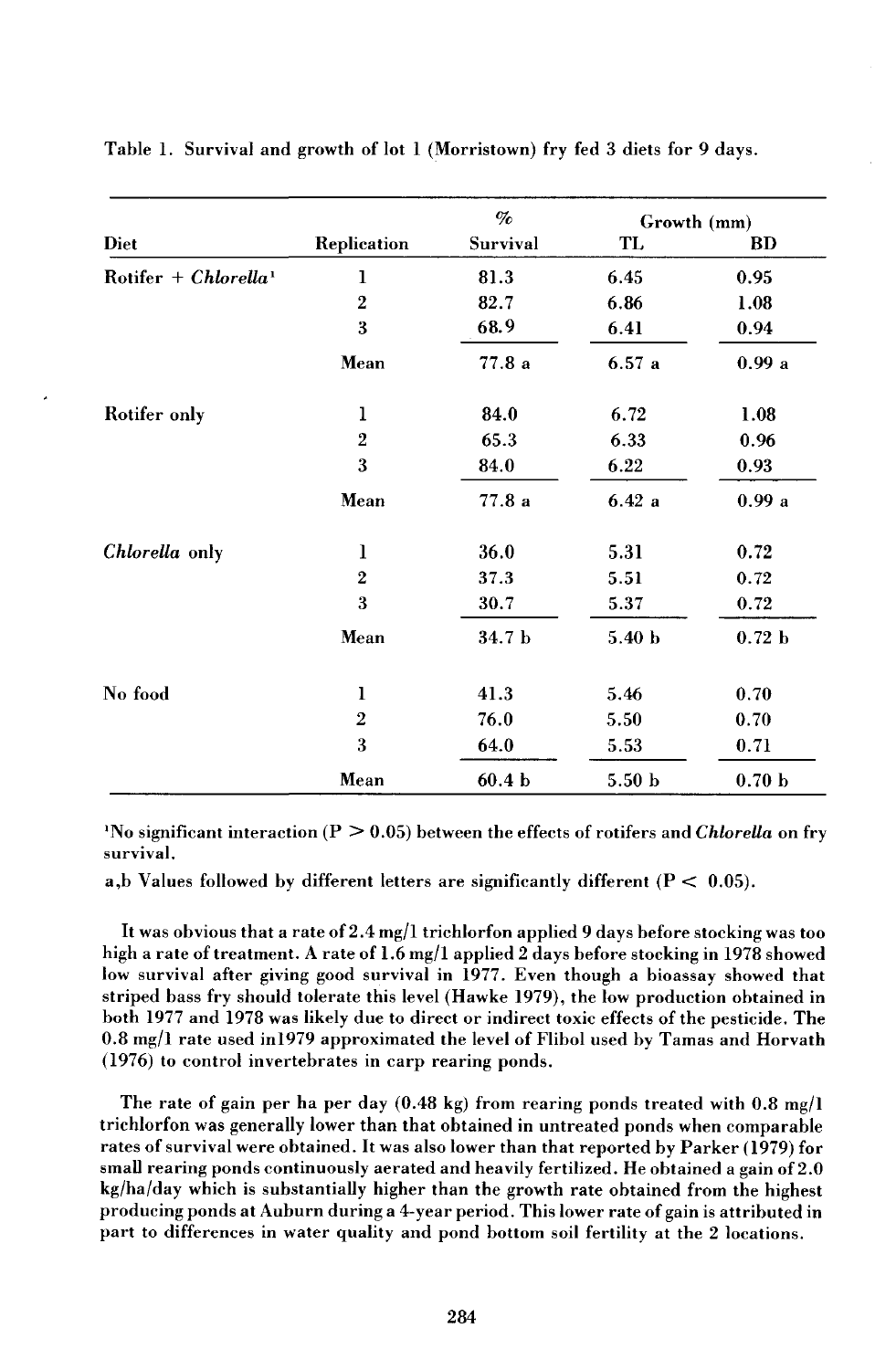|                                   |                  | $\%$              |        | Growth (mm)       |
|-----------------------------------|------------------|-------------------|--------|-------------------|
| Diet                              | Replication      | Survival          | TL     | <b>BD</b>         |
| Rotifers + Chlorella <sup>1</sup> | 1                | 82.7              | 8.40   | 1.38              |
|                                   | $\boldsymbol{2}$ | 89.3              | 8.28   | 1.41              |
|                                   | 3                | 74.7              | 8.42   | 1.38              |
|                                   | Mean             | 82.2 <sub>b</sub> | 8.37 a | 1.39a             |
| Rotifers only                     | 1                | 74.7              | 5.75   | 0.94              |
|                                   | $\overline{2}$   | 77.3              | 6.08   | 0.98              |
|                                   | 3                | 97.3              | 6.62   | 1.05              |
|                                   | Mean             | 83.1 b            | 6.15a  | 0.99a             |
| Chlorella only                    | 1                | 89.3              | 4.82   | 0.64              |
|                                   | $\overline{2}$   | 93.3              | 4.82   | 0.63              |
|                                   | 3                | 90.7              | 4.84   | 0.62              |
| t.                                | Mean             | 91.1 b            | 4.83 b | 0.63 <sub>b</sub> |
| No food                           | ı                | 93.3              | 4.85   | 0.66              |
|                                   | $\boldsymbol{2}$ | 88.0              | 4.89   | 0.67              |
|                                   | 3                | 96.0              | 4.91   | 0.62              |
|                                   | Mean             | 92.4 b            | 4.88 b | 0.63 <sub>b</sub> |

Table 2. Survival and growth of lot 2 (Moncks Corners) fry fed 3 diets for 9 days.

<sup>1</sup>Interaction between effects of rotifers and *Chlorella* was highly significant ( $P \le 0.01$ ). a,b Values followed by different letters are significantly different  $(P \le 0.01)$ .

The number of zooplankton per ml did not reach a peak until about 5 weeks after the pesticide treatment (Fig. 1). Since the fry were stocked 10 days after treatment in 1979, a 25-day lag occurred between the first feeding of the fry and development of the maximum food organism density. Laboratory studies indicate that food density should be highest in the early feeding stage. As the larvae grow and increase in strength, ability to find and capture food improves, enabling their needs to be met with lower concentration.

The number of food organisms per ml varied from a trace to 16.7 with an average of 3.0. The average is higher than the 1.86 nauplii per ml established by Miller (1976) as being the minimum prey concentration for striped bass larvae. Most of our samples (95.5%) had more organisms than the O.I/ml density reported for natural waters in California (Eldridge et al. 1978). The average was below the 5 rotifers per ml density used by AI-Ahmad  $(1978)$  in his growth trials. He found that the food intake of striped bass fry  $7, 12,$  and 17 days old increased as the density of food increased from 5 to 20 rotifers per ml. The increase in consumption rate was not linear, however. In other laboratory studies, Miller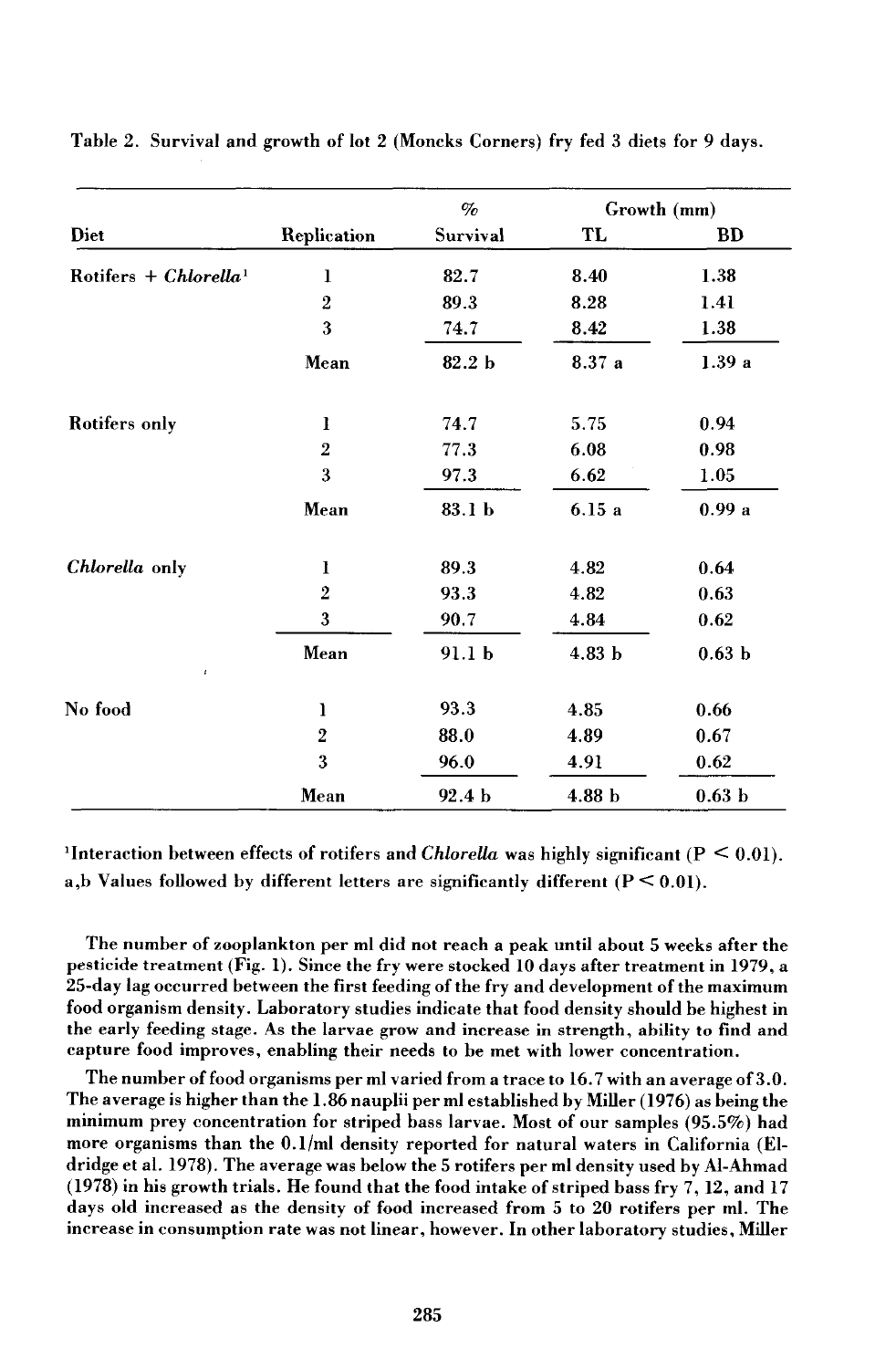|                         |                    | $\%$              | Growth (mm)       |                   |
|-------------------------|--------------------|-------------------|-------------------|-------------------|
| Diet                    | <b>Replication</b> | Survival          | <b>TL</b>         | <b>BD</b>         |
| $Rotifiers + Chlorella$ | 1                  | 88.0              | 8.98              | 1.53              |
|                         | $\overline{2}$     | 72.0              | 9.09              | 1.61              |
|                         | 3                  | 68.9              | 9.41              | 1.69              |
|                         | Mean               | 76.3a             | 9.16a             | 1.61a             |
| Rotifers only           | 1                  | 71.1              | 7.69              | 1.34              |
|                         | $\overline{2}$     | 68.1              | 7.06              | 1.16              |
|                         | 3                  | 80.0              | 7.63              | 1.36              |
|                         | <b>Mean</b>        | 73.1a             | 7.46 a            | 1.29a             |
| Chlorella only          | 1                  | 42.0              | 4.40              | 0.67              |
|                         | $\mathbf{2}$       | 24.0              | 4.38              | 0.62              |
|                         | 3                  | 62.0              | 4.51              | 0.59              |
|                         | Mean               | 42.7 b            | 4.43 b            | 0.63 <sub>b</sub> |
| No food                 | 1                  | 42.0              | 4.66              | 0.56              |
|                         | $\mathbf{2}$       | 60.0              | 4.54              | 0.66              |
|                         | 3                  | 54.0              | 4.55              | 0.66              |
|                         | Mean               | 52.0 <sub>b</sub> | 4.58 <sub>b</sub> | 0.63 <sub>b</sub> |

Table 3. Survival and growth of lot 2 (Moncks Corners) fry fed 3 diets for 6 additional days.

a,b Values followed by different letters are significantly different  $(P < 0.01)$ .

(1976) and Eldridge et al. (1978) demonstrated that survival ofstriped bass fry is directly related to prey concentration. Thus the evidence conclusively points to the need for an optimum density of suitable food when the larvae begin to feed.

In the study of food habits of fry from treated and untreated ponds, a total of 205 specimens was examined. Of this number, stomachs of 27 or 13 percent were empty. Fry collected from ponds where trichlorfon was not used showed the food preference reported by Meshaw (1969). Copepoda were the organisms most frequently noted. The organisms most commonly present in stomachs offry from the treated ponds were rotifers as might be expected. In pond E 26, treated with 1.6 mg/I trichlorfon, stomachs of fry collected the first 3 weeks contained only rotifers. Increase in TL of these specimens averaged 0.21 mm per day and survival in the pond at harvest was 33.4 percent of the fry stocked. For a comparable pond which received no trichlorfon, pond E 30 showed a survival percentage of35.6 and an average increase in TL of 0.29 mm per day over the first 3 weeks. More than 80 percent of the food organisms in the stomachs of 15 specimens examined from this pond during the period were copepods, the remainder being principally Cladocera.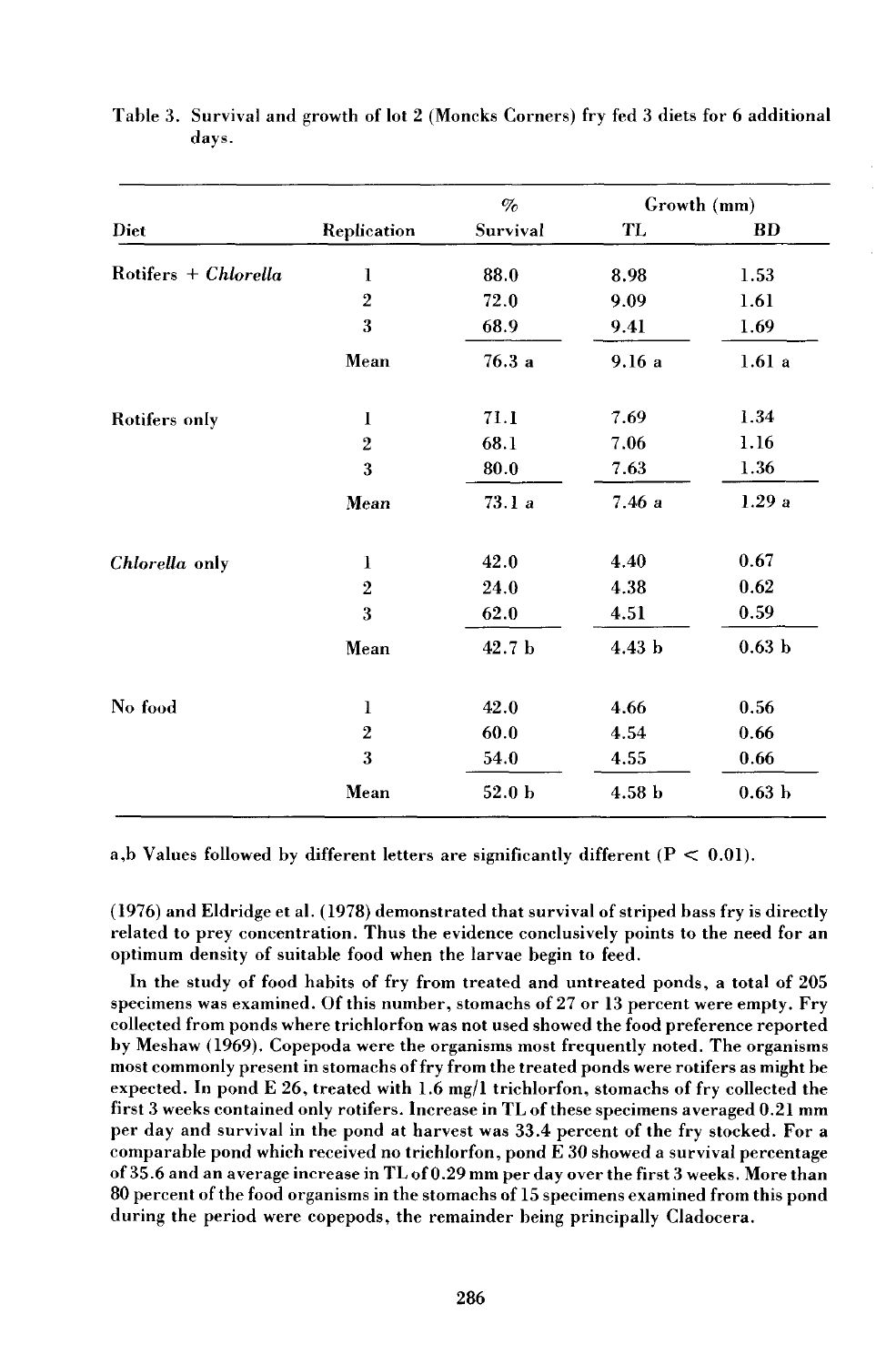|                              |                              |            |                                                    | Results <sup>1</sup> |                                                       |                                           |                                                |
|------------------------------|------------------------------|------------|----------------------------------------------------|----------------------|-------------------------------------------------------|-------------------------------------------|------------------------------------------------|
| Year                         |                              | Number of  |                                                    | Yield per ha         |                                                       | S.D. Percent                              | Gain                                           |
|                              | Trichlorfon<br>applied, ml/1 | replicates | Number                                             | Wt., kg              | Percent<br>Survival                                   | Survival                                  | kg/ha/day                                      |
|                              |                              |            |                                                    |                      |                                                       |                                           |                                                |
|                              | $1.6^{2}$                    |            | $\frac{12,087}{23,075}$<br>$\frac{33,075}{25,162}$ |                      |                                                       |                                           |                                                |
|                              | $\frac{0}{1.6^2}$            |            |                                                    |                      |                                                       |                                           |                                                |
|                              |                              |            |                                                    |                      |                                                       |                                           |                                                |
| 6261<br>8261<br>8261<br>2261 | 2.4 <sup>3</sup>             |            | 963                                                |                      | $6.5$<br>$26.6$<br>$37.6$<br>$6.5$<br>$6.5$<br>$42.6$ | 18.7<br>9.7<br>8.9<br>9.9<br>12.9<br>12.9 | $0.31$<br>$0.45$<br>$0.69$<br>$0.01$<br>$0.48$ |
|                              | 0.8 <sup>4</sup>             | ≌          | 85,060                                             |                      |                                                       |                                           |                                                |
|                              |                              |            |                                                    |                      |                                                       |                                           |                                                |
|                              |                              |            |                                                    |                      |                                                       |                                           |                                                |
|                              |                              |            |                                                    |                      |                                                       |                                           |                                                |

l,

Table 4. Yields from ponds with and without trichlorfon treatment.

Table 4. Yields from ponds with and without trichlorfon treatment.

<sup>1</sup> Average for the number of replicates. Average for the number of replicates.

<sup>2</sup> Applied to filled ponds 2 days before stocking fry. , Applied to filled ponds 2 days before stocking fry .

<sup>3</sup> Applied to filled ponds 9 days before stocking fry. ., Applied to filled ponds 9 days before stocking fry.

<sup>4</sup> Applied to filled ponds 10 days before stocking fry. • Applied to filled ponds 10 days before stocking fry.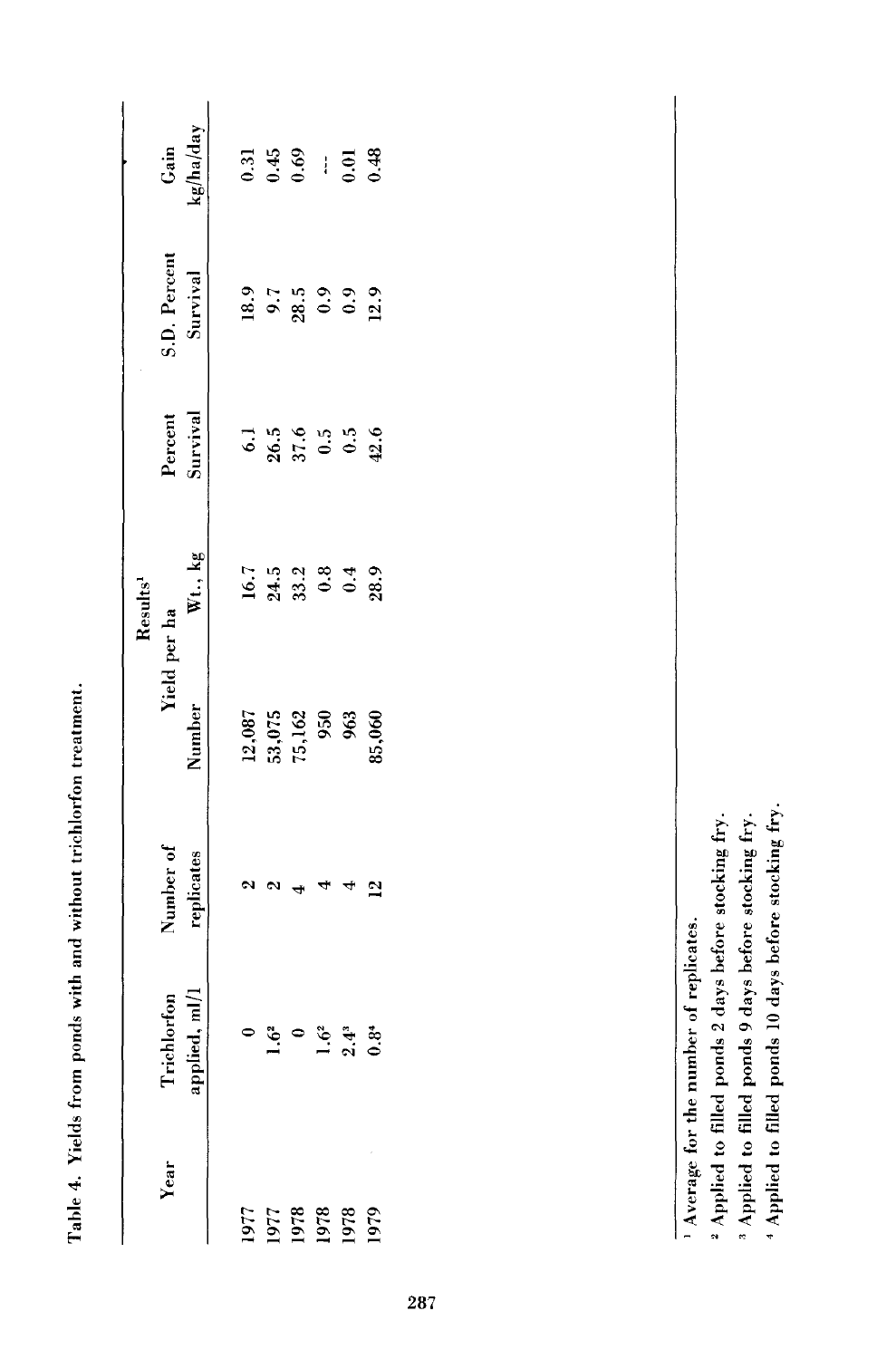

Fig. I. Average zooplankton density in samples from 12 striped bass rearing ponds, 1979.

The average TL of fry collected from the 4 untreated ponds 6 weeks after stocking was 25 mm (Fig. 2). Those from the 7 treated ponds averaged 18.3 mm. Itshould be noted that the trichlorfon treatments were 1.6 and 3.2 mg/l in 1977. The optimum application appears to be closer to the 0.8 mg/I rate used in 1979 with a 3-week interval between treatment and stocking fry.

Striped bass fry showed acceptable rates of survival and made adequate growth in earthen ponds on a rotifer diet. This food supply could be provided by an application of the organophosphate insecticide thrichlorfon at a rate of  $0.8 \text{ mg/l}$ . Use of twice this rate resulted in lower survival in some cases. The pesticide eliminated most invertebrates except rotifers for 4-6 weeks. Results of this study with striped bass were similar to those reported by Tamas and Horvath (1976) for cyprinid fry except that our striped bass survival percentages were lower.

Growth rate in the treated ponds (gain/ha/day) was lower than in those where the pesticide was not used. Also the rate of growth was substantially les~ than reported for other locations. In spite of slower growth, however, fry reached distributable size (5 cm TL) in 50-55 days at an average numerical yield of 85,000 fingerlings per ha. Delaying stocking of fry into the treated ponds a few more days is a possibility for improving the growth rate.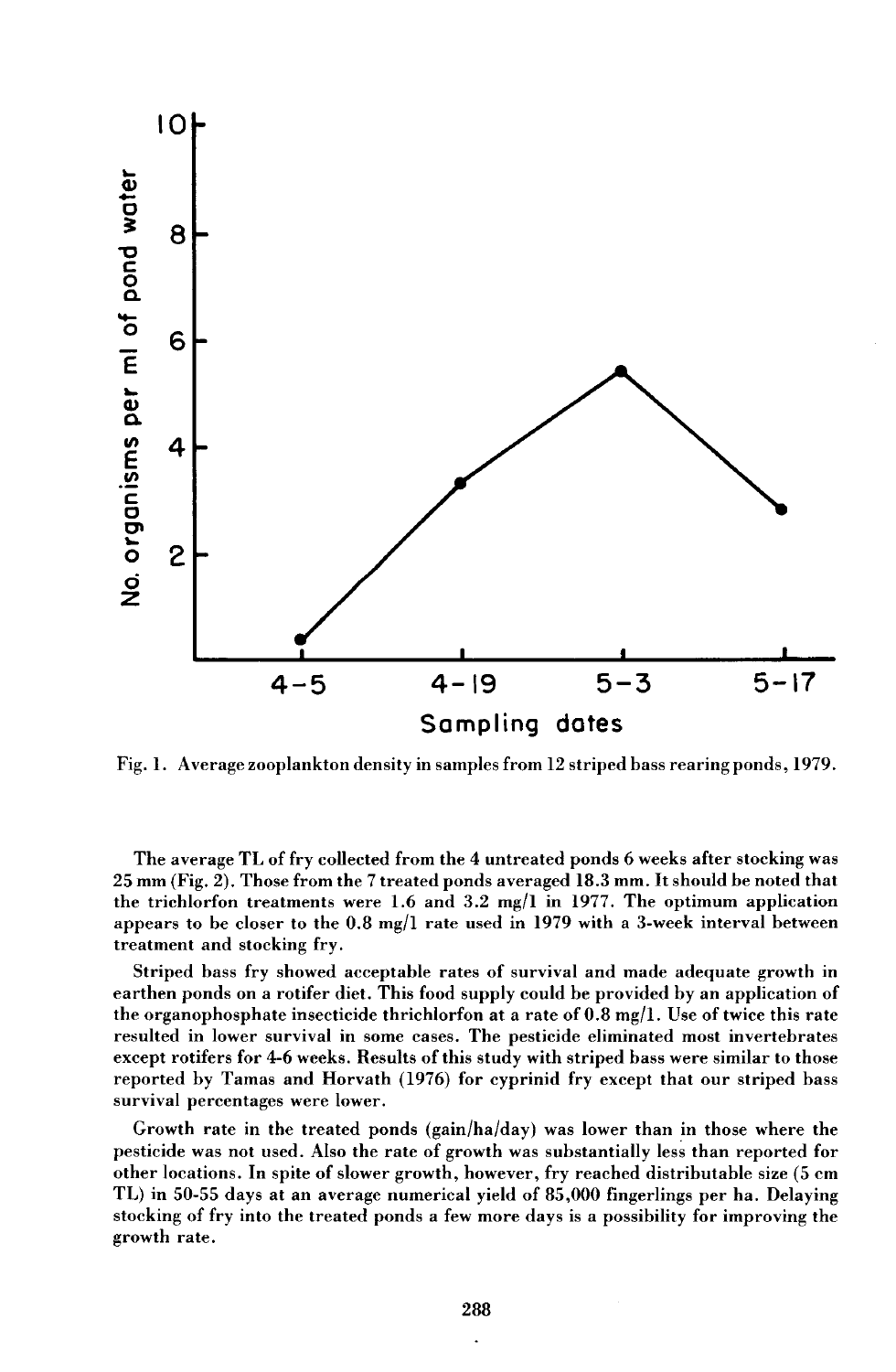

Fig. 2. Average increase in TL of specimens from 7 treated and 4 untreated ponds in the 1977 trial.

It should be noted that Masoten® is registered by the Environmental Protection Administration for use as an agricultural insecticide and as a parasiticde for bait fishes and goldfish. It is not registered for use in food fish culture at this time.

## LITERATURE CITED

- AL-AHMAD, T. A. 1978. Evaluation of rotifers as food for striped bass, *Morone saxatilis* (Walbaum), fry under controlled conditions. M.S. thesis. Auburn University, Ala. 65pp.
- BONN, E. W., W. M. BAILEY, J. D. BAYLESS, K. E. ERICKSON and R. E. STEVENS, eds. 1976. Guidelines for striped bass culture. Striped Bass Committee So. Div. Am. Fish. Soc. l03pp.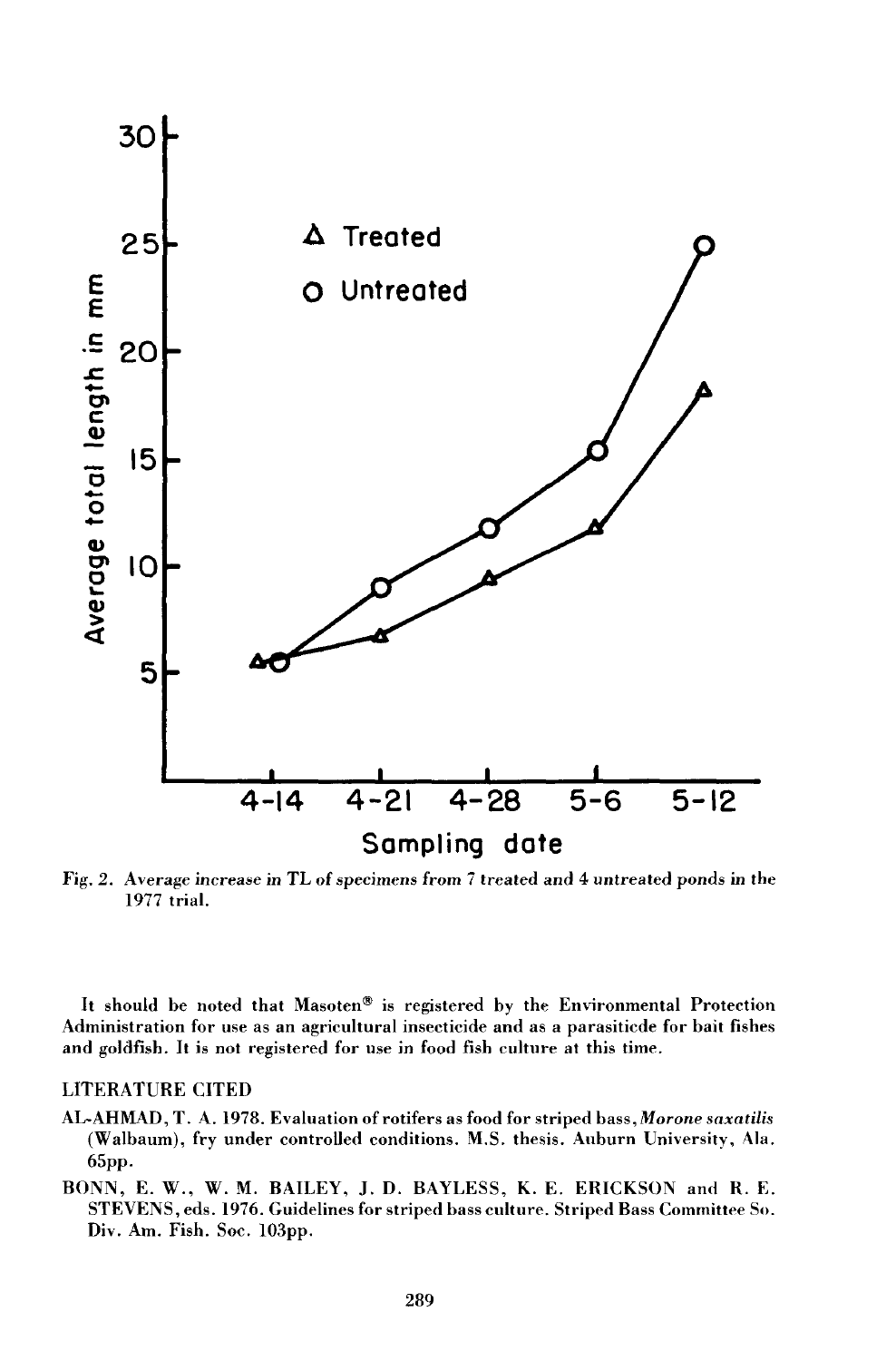- BOWMAN, J. R. 1979. Survival and growth ofstriped bass, *Morone saxatilis* (Walbaum), fry fed artificial diets in a closed recirculating system. M.S. thesis. Auburn University, Ala. 59pp.
- CARREON, J. A. 1978. Studies on the culture or larval striped bass, *Morone saxatilis* (Walbaum), in closed recirculating systems. Ph.D. diss. Auburn University, Ala. 101pp.
- ELDRIDGE,M. B.,J. A. WHIPPLE,D. Eng. M. J. BOWERS andB. M.JARVIS.1978. Laboratory studies on factors affecting mortality in California striped bass *(Morone saxatilis)* eggs. Proceedings 108th Annual Meeting, Am. Fish. Soc., Univ. Rhode Island, Kingston, RH.
- HARPER, J. L., R. JARMAN and J. T. YACOVINO. 1968. Food habits of young striped bass, *Roccus saxatilis* (Walbaum) in culture ponds. Proc. Ann. Conf. S.E. Assoc. Game & Fish Comm. 22:373-380.
- HAWKE, J. 1978. A comparison of the toxicity of certain chemicals and antibiotics to striped bass fry and fingerlings in fresh water and in water of 10 ppt salinity. Job 5 Annual Progress Report AFC 9-2 U.S. Dept. of Comm. NOAA Nat. Mar. Fish. Ser. Unpublished.
- HORNBECK, R. *G.,* W. WHITE and F. P. MEYER. 1966. Control of *Apus* and fairy shrimp in hatchery rearing ponds. Proc. Ann. Conf. S.E. Assoc. Game & Fish Comm. 19:401-404.
- HUMPHERIES, E. T. and K. B. CUMMING. 1973. An evaluation ofstriped bass fingerling culture. Trans. Am. Fish. Soc. 102: 13-20.
- HUTCHINSON, G. E. 1967. A treatise on limnology Vol. II. Introduction to lake biology and limnoplankton. John Wiley and Sons, N.Y. 1115pp.
- McCRAREN, J. P. and T. R. PHILLIPS. 1977. Effects of Masoten (Dylox) on plankton and in earthen ponds. Proc. Ann. Conf. S.E. Assoc. Fish & Wildl. Agencies 31:441- 448.
- McGINTY, A. 1980. Survival, growth and variation in growth of channel catfish fry and fingerlings. Ph.D. diss. Auburn University, Auburn, Ala.
- MESHAW, J. C., JR. 1969. A study of the feeding selectively of striped bass fry and fingerlings in relation to zooplankton availability. M.S. thesis, North Carolina State University, Raleigh. 58pp.
- MILLER, P. E. 1976. Experimental study and modeling of striped bass egg and larval mortality. Ph.D. diss., The John Hopkins University, Baltimore, Md. 98pp.
- MILLER, P. E. 1978. Food habit study ofstriped bass post yolk-sac larvae. Sp. Rept. 68, Chesapeake Bay Institute, The John Hopkins University, Annapolis, Md. 49pp.
- PARKER, N. C. 1979. Striped bass culture in continuously aerated ponds. Proc. Annu. Con£. S.E. Assoc. Fish & Wildl. Agencies 33:353-360.
- PENNAK, R. W. 1953. Freshwater invertebrates of the United States. The Roland Press Co., N.Y. 769pp.
- ROGERS, W. A.I968. The biology and control ofthe anchor worm, *Lernaea cyprinacea.* FAO Fish. Report 44, *5:lx/E. 10:393-398.*
- SANDOZ, N. 0., and K. H. JOHNSTON. 1965. Culture of the striped bass *Roccus saxatilis* (Walbaum). Proc. Ann. Conf. S.E. Assoc. Game & Fish Comm. 19:390-394.
- SNOW,J. R. 1977. A technique for controlling weeds in striped bass rearing ponds. Proc. Ann. Conf. S.E. Assoc. Fish & Wildl. Agencies. 31:322-328.

Í